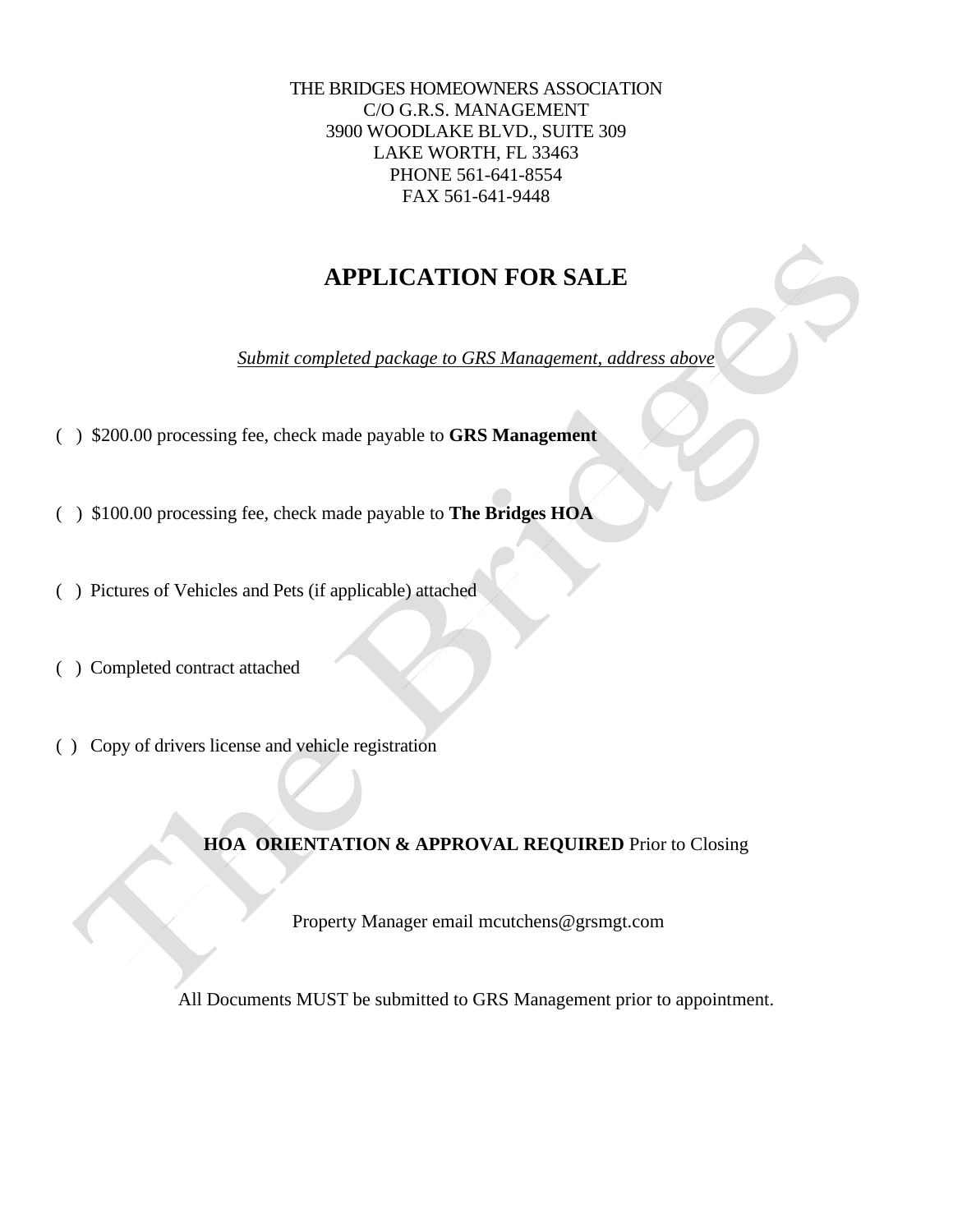### THE BRIDGES HOMEOWNERS ASSOCIATION, INC. C/O GRS MANAGEMENT ASSOCIATES, INC. 3900 WOODLAKE BLVD., SUITE 309 LAKE WORTH, FLORIDA 33463

#### TO: ALL NEW OWNERS FROM: THE BOARD OF DIRECTORS RE: ASSOCIATION

Please be advised that as a New Owner at The Bridges you are now a member of the Homeowners Association. This memorandum is to advise you of your responsibilities as a member of the Association.

- 1. As a member of the Association you are agreeing to abide by the Association Documents as recorded in the Palm Beach County Official Records. And to abide by the Rules and Regulations as set forth by the Associations Board of Directors. If you have not received a copy of these documents from the Seller of your home, they are available to you from GRS Management for a fee of \$75.00
- 2. Pet Restrictions: Article X, USE RESTRICTIONS Section 6. ANIMALS AND PETS, page 47. In the Declaration of Covenants, Restrictions and Easements for The Bridges.
- 3. Make sure that your Title Company has verified that the Homeowner fees on your new home have been paid. These fees are a lien against your home, and you could be responsible if they are outstanding.
- 4. Make sure your Title Company forwards a copy of your Warranty Deed to GRS Management. This must be done in order for the home to be transferred to your name in the official records of the Association. *The management company will not change the name on the official records without receiving this information, which in turn could hold up any correspondence concerning Association matters from reaching you.*
- 5. It is your obligation to make sure that mailing addresses and telephone numbers are kept up to date with the management company.
- 6. Homeowner fees are due in advance on the first day of each quarter (January, April, July and October). A statement will be mailed to you as a courtesy prior to the time the fees even if the statement is not received by you. If you do not receive a statement, please call GRS Management.

Should you have any further questions concerning the Homeowners Association, please feel free to contact GRS Management @ 561-641-8554 and they will be happy to assist.

### **I UNDERSTAND THE REQUIREMENTS AND OBLIGATIONS AS SET FORTH ABOVE AND AGREE TO COMPLY WITH THE SAME.**

| Purchaser:        | (Signature) | Purchaser: | (Signature) |
|-------------------|-------------|------------|-------------|
| Purchaser:        | (Signature) | Purchaser: | (Signature) |
| PROPERTY ADDRESS: |             |            |             |